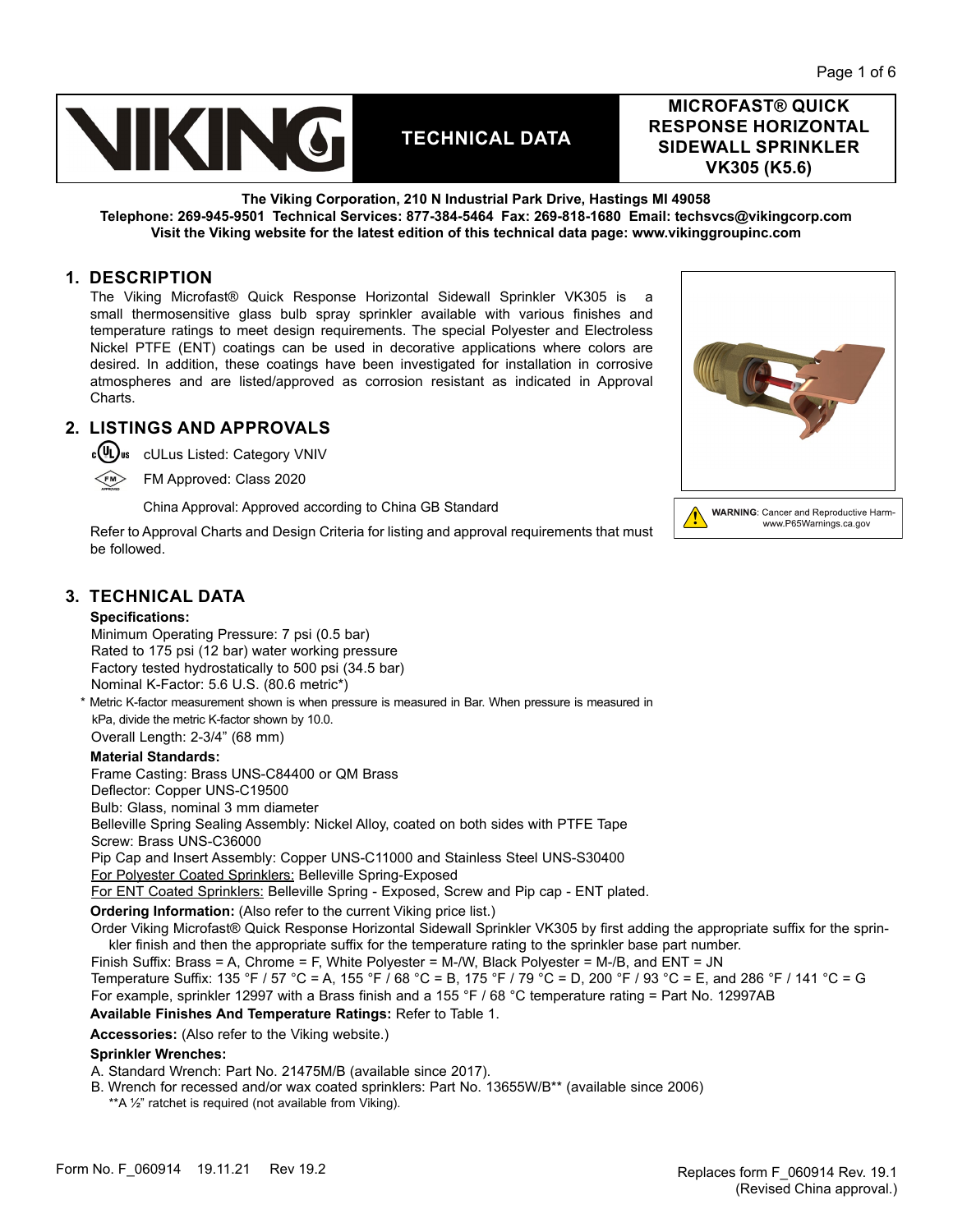

# **MICROFAST® QUICK RESPONSE HORIZONTAL SIDEWALL SPRINKLER VK305 (K5.6)**

### **The Viking Corporation, 210 N Industrial Park Drive, Hastings MI 49058**

**Telephone: 269-945-9501 Technical Services: 877-384-5464 Fax: 269-818-1680 Email: techsvcs@vikingcorp.com Visit the Viking website for the latest edition of this technical data page: www.vikinggroupinc.com**

### **Sprinkler Cabinets:**

A. Six-head capacity: Part No. 01724A (available since 1971) B. Twelve-head capacity: Part No. 01725A (available since 1971)

### **4. INSTALLATION**

Refer to appropriate NFPA Installation Standards.

### **5. OPERATION**

During fire conditions, the heat-sensitive fusible link disengages, the pip cap and spring are released, and the waterway is opened. Water flowing through the sprinkler orifice strikes the sprinkler deflector, forming a uniform spray pattern to extinguish or control the fire.

# **6. INSPECTIONS, TESTS AND MAINTENANCE**

Refer to NFPA 25 for Inspection, Testing and Maintenance requirements.

### **7. AVAILABILITY**

Viking Microfast® Quick Response Horizontal Sidewall Sprinkler VK305 is available through a network of domestic and international distributors. See The Viking Corporation web site for the closest distributor or contact The Viking Corporation.

### **8. GUARANTEE**

For details of warranty, refer to Viking's current list price schedule or contact Viking directly.

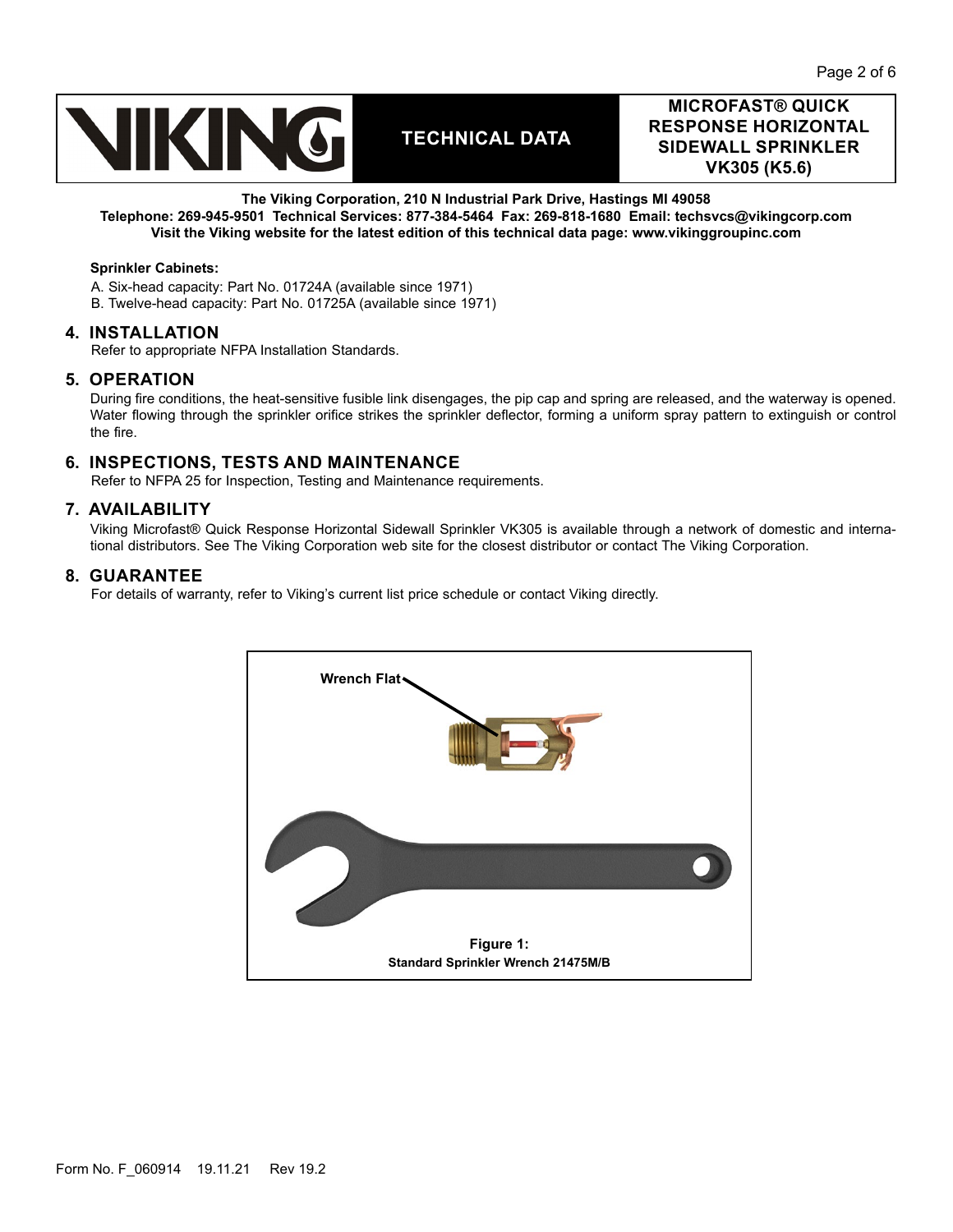

# **MICROFAST® QUICK RESPONSE HORIZONTAL SIDEWALL SPRINKLER VK305 (K5.6)**

#### **The Viking Corporation, 210 N Industrial Park Drive, Hastings MI 49058**

**Telephone: 269-945-9501 Technical Services: 877-384-5464 Fax: 269-818-1680 Email: techsvcs@vikingcorp.com Visit the Viking website for the latest edition of this technical data page: www.vikinggroupinc.com**

| TABLE 1: AVAILABLE SPRINKLER TEMPERATURE RATINGS AND FINISHES |                                                             |                                                            |                   |  |  |  |  |
|---------------------------------------------------------------|-------------------------------------------------------------|------------------------------------------------------------|-------------------|--|--|--|--|
| <b>Sprinkler Temperature</b><br><b>Classification</b>         | <b>Sprinkler Nominal</b><br>Temperature Rating <sup>1</sup> | <b>Maximum Ambient</b><br>Ceiling Temperature <sup>2</sup> | <b>Bulb Color</b> |  |  |  |  |
| Ordinary                                                      | 135 °F (57 °C)                                              | 100 °F (38 °C)                                             | Orange            |  |  |  |  |
| Ordinary                                                      | 155 °F (68 °C)                                              | 100 °F (38 °C)                                             | Red               |  |  |  |  |
| Intermediate                                                  | 175 °F (79 °C)                                              | 150 °F (65 °C)                                             | Yellow            |  |  |  |  |
| Intermediate                                                  | 200 °F (93 °C)                                              | 150 °F (65 °C)                                             | Green             |  |  |  |  |
| High                                                          | 286 °F (141 °C)                                             | 225 °F (107 °C)                                            | <b>Blue</b>       |  |  |  |  |

**Sprinkler Finishes:** Brass, Chrome, White Polyester, Black Polyester, and ENT

**Corrosion-Resistant Coatings<sup>3</sup> :** White Polyester, Black Polyester, and ENT

### **Footnotes**

1 The sprinkler temperature rating is stamped on the deflector.

 $^2$  Based on NFPA-13. Other limits may apply, depending on fire loading, sprinkler location, and other requirements of the Authority Having Jurisdiction. Refer to specific installation standards.

 $^{\rm 3}$  The corrosion-resistant coatings have passed the standard corrosion test required by the approving agencies indicated in the Approval Charts. These tests cannot and do not represent all possible corrosive environments. Prior to installation, verify through the end-user that the coatings are compatible with or suitable for the proposed environment. For automatic sprinklers, the coatings indicated are applied to the exposed exterior surfaces only. For ENT coated sprinklers, the waterway is coated. Note that the spring is exposed on sprinklers with Polyester, and ENT coatings.

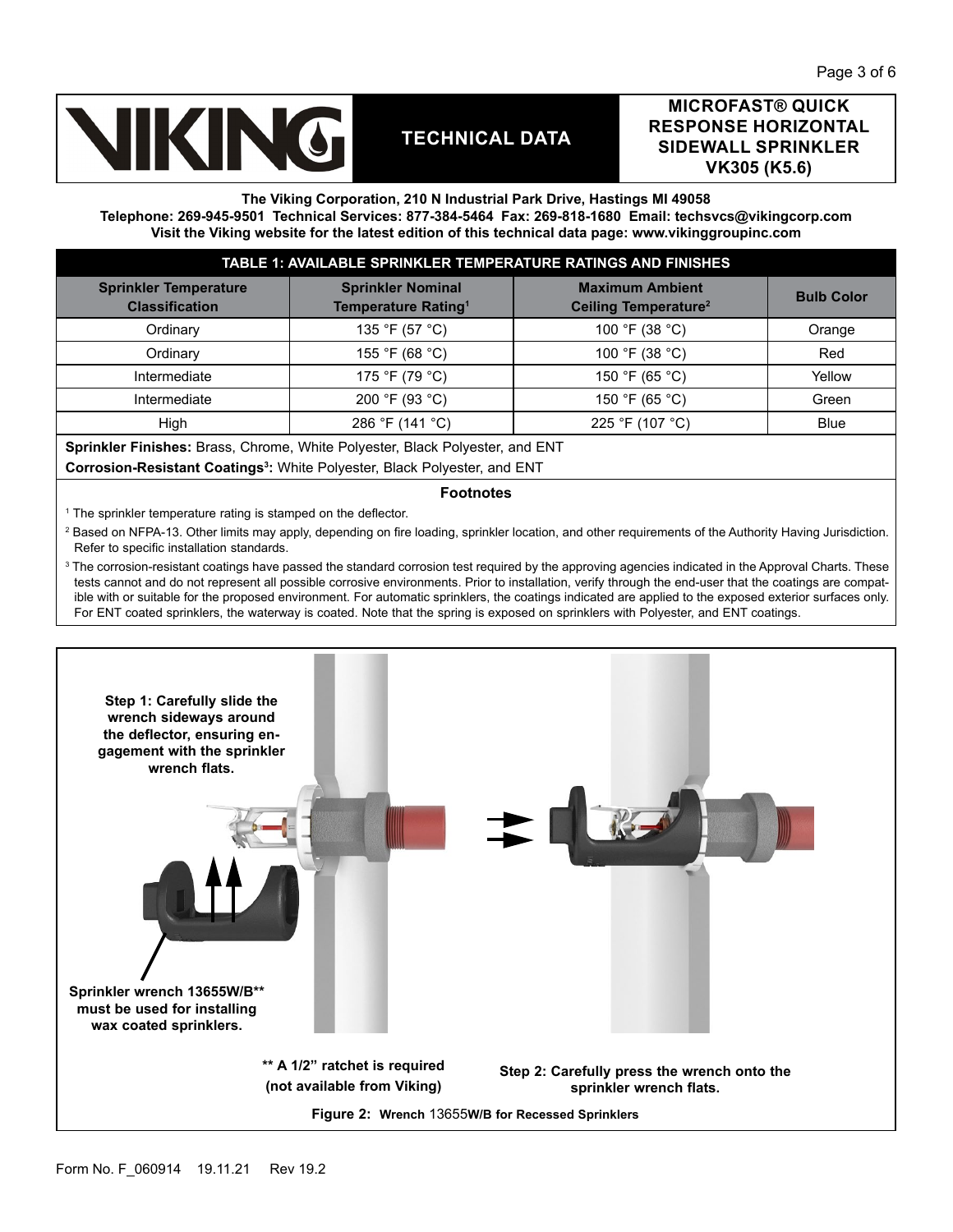

# **MICROFAST® QUICK RESPONSE HORIZONTAL SIDEWALL SPRINKLER VK305 (K5.6)**

**The Viking Corporation, 210 N Industrial Park Drive, Hastings MI 49058**

**Telephone: 269-945-9501 Technical Services: 877-384-5464 Fax: 269-818-1680 Email: techsvcs@vikingcorp.com Visit the Viking website for the latest edition of this technical data page: www.vikinggroupinc.com**

| <b>Approval Chart 1 (UL)</b><br>Temperature<br><b>KEY</b><br>Finish<br>Microfast® Quick Response Horizontal Sidewall Sprinkler VK305<br>$A^{\dagger}X \leftarrow$ Escutcheon (if applicable)<br>For Light or Ordinary Hazard Occupancies<br>Maximum 175 PSI (12 Bar) WWP<br>Deflector must be located 4" to 12" (102 mm to 305 mm) below the ceiling.                                                |              |                    |                 |                                                                                                                                      |                     |                       |                                                                                                                                                                                                                                                                                                                                                                                |                                                                            |                       |  |
|------------------------------------------------------------------------------------------------------------------------------------------------------------------------------------------------------------------------------------------------------------------------------------------------------------------------------------------------------------------------------------------------------|--------------|--------------------|-----------------|--------------------------------------------------------------------------------------------------------------------------------------|---------------------|-----------------------|--------------------------------------------------------------------------------------------------------------------------------------------------------------------------------------------------------------------------------------------------------------------------------------------------------------------------------------------------------------------------------|----------------------------------------------------------------------------|-----------------------|--|
| <b>Sprinkler</b><br><b>SIN</b><br><b>Base Part</b>                                                                                                                                                                                                                                                                                                                                                   |              | <b>Thread Size</b> |                 | <b>Nominal K-Factor</b>                                                                                                              |                     | <b>Overall Length</b> |                                                                                                                                                                                                                                                                                                                                                                                | Listings and Approvals <sup>3</sup><br>(Refer also to UL Design Criteria.) |                       |  |
| Number <sup>1</sup>                                                                                                                                                                                                                                                                                                                                                                                  |              | <b>NPT</b>         | <b>BSPT</b>     | <b>U.S.</b>                                                                                                                          | metric <sup>2</sup> | <b>Inches</b>         | mm                                                                                                                                                                                                                                                                                                                                                                             | $c$ ULus <sup>4</sup>                                                      | <b>China Approval</b> |  |
| 12997                                                                                                                                                                                                                                                                                                                                                                                                | <b>VK305</b> | 1/2"               | $15 \text{ mm}$ | 5.6                                                                                                                                  | 80.6                | $2 - 11/16$           | 68                                                                                                                                                                                                                                                                                                                                                                             | A1W, B1X, C2W, D2Z                                                         |                       |  |
| 197827                                                                                                                                                                                                                                                                                                                                                                                               | <b>VK305</b> | 1/2"               | --              | 5.6                                                                                                                                  | 80.6                | $2 - 11/16$           | 68                                                                                                                                                                                                                                                                                                                                                                             | E <sub>3</sub>                                                             | E <sub>3</sub>        |  |
| <b>NOTICE - Product Below - Limited Availability (Contact Local Viking Office)</b>                                                                                                                                                                                                                                                                                                                   |              |                    |                 |                                                                                                                                      |                     |                       |                                                                                                                                                                                                                                                                                                                                                                                |                                                                            |                       |  |
| <b>VK305</b><br>1/2"<br>12121<br>5.6<br>$15 \text{ mm}$                                                                                                                                                                                                                                                                                                                                              |              |                    |                 |                                                                                                                                      | 80.6                | $2 - 11/16$           | 68                                                                                                                                                                                                                                                                                                                                                                             | A1W, B1X, C2W, D2Z                                                         |                       |  |
| <b>Approved Temperature Ratings</b><br>A - 135 °F (57 °C), 155 °F (68 °C), 175 °F (79 °C),<br>200 °F (93 °C), and 286 °F (141 °C)<br>B - 135 °F (57 °C), 155 °F (68 °C), 175 °F (79 °C),<br>and 200 °F (93 °C)<br>C - 155 °F (68 °C), 175 °F (79 °C), 200 °F (93 °C), 2 - ENT <sup>5</sup><br>and 286 °F (141 °C)<br>D - 155 °F (68 °C), 175 °F (79 °C), and 200 °F<br>(93 °C)<br>E - 155 °F (68 °C) |              |                    |                 | <b>Approved Finishes</b><br>1 - Brass, Chrome, White Poly-ester <sup>5,6</sup> ,<br>and Black Polyester <sup>5,6</sup><br>3 - Chrome |                     |                       | <b>Approved Escutcheons</b><br>W - Installed with standard surface-mounted escutcheons<br>X - Installed with standard surface-mounted escutch-<br>eons or recessed with the Viking Micromatic <sup>®</sup> Model<br>E-1, E-2, or G-1 Recessed Escutcheon<br>Z - Installed with standard surface-mounted escutch-<br>eons or recessed with the Viking Micromatic Model<br>$E-1$ |                                                                            |                       |  |

**Footnotes** 1 Base part number shown. For complete part number, refer to Viking's current price schedule.

2 Metric K-factor measurement shown is when pressure is measured in Bar. When pressure is measured in kPa, divide the metric K-factor shown by 10.0. <sup>3</sup> This table shows the listings and approvals available at the time of printing. Other approvals may be in process.

4 Listed by Underwriters Laboratories Inc. for use in the U.S. and Canada.

5 cULus Listed as corrosion-resistant.

 $\,^{\rm 6}$  Other colors are available on request with the same Listings and Approvals as the standard colors.

7 Approved according to China GB Standard.

### **DESIGN CRITERIA - UL**  (Also refer to Approval Chart 1.)

#### **cULus Listing Requirements:**

Quick Response Horizontal Sprinkler VK305 is cULus Listed as indicated in Approval Chart 1 for installation in accordance with the latest edition of NFPA 13 for sidewall standard spray sprinklers.

- Designed for use in Light and Ordinary Hazard occupancies.
- Locate with the deflector 4" to 12" (102 mm to 305 mm) below the ceiling.
- Protection areas and maximum spacing shall be in accordance with the tables provided in NFPA 13.
- Minimum spacing allowed is 6 ft. (1.8 m).
- Align the top of the deflector parallel with the ceiling.
- Locate no less than 4" (102 mm) from end walls.
- Maximum distance from end walls shall be no more than one-half of the allowable distance between sprinklers. The distance shall be measured perpendicular to the wall.
- The sprinkler installation and obstruction rules contained in NFPA 13 for sidewall standard spray sprinklers must be followed.

**IMPORTANT: Always refer to Bulletin Form No. F\_091699 - Care and Handling of Sprinklers. Also refer to Bulletin Form No. F\_080614 for general care, installation, and maintenance information. Viking sprinklers are to be installed in accordance with the latest edition of Viking technical data, the appropriate standards of NFPA, LPCB, APSAD, VdS or other similar organizations, and also with the provisions of governmental codes, ordinances, and standards, whenever applicable.**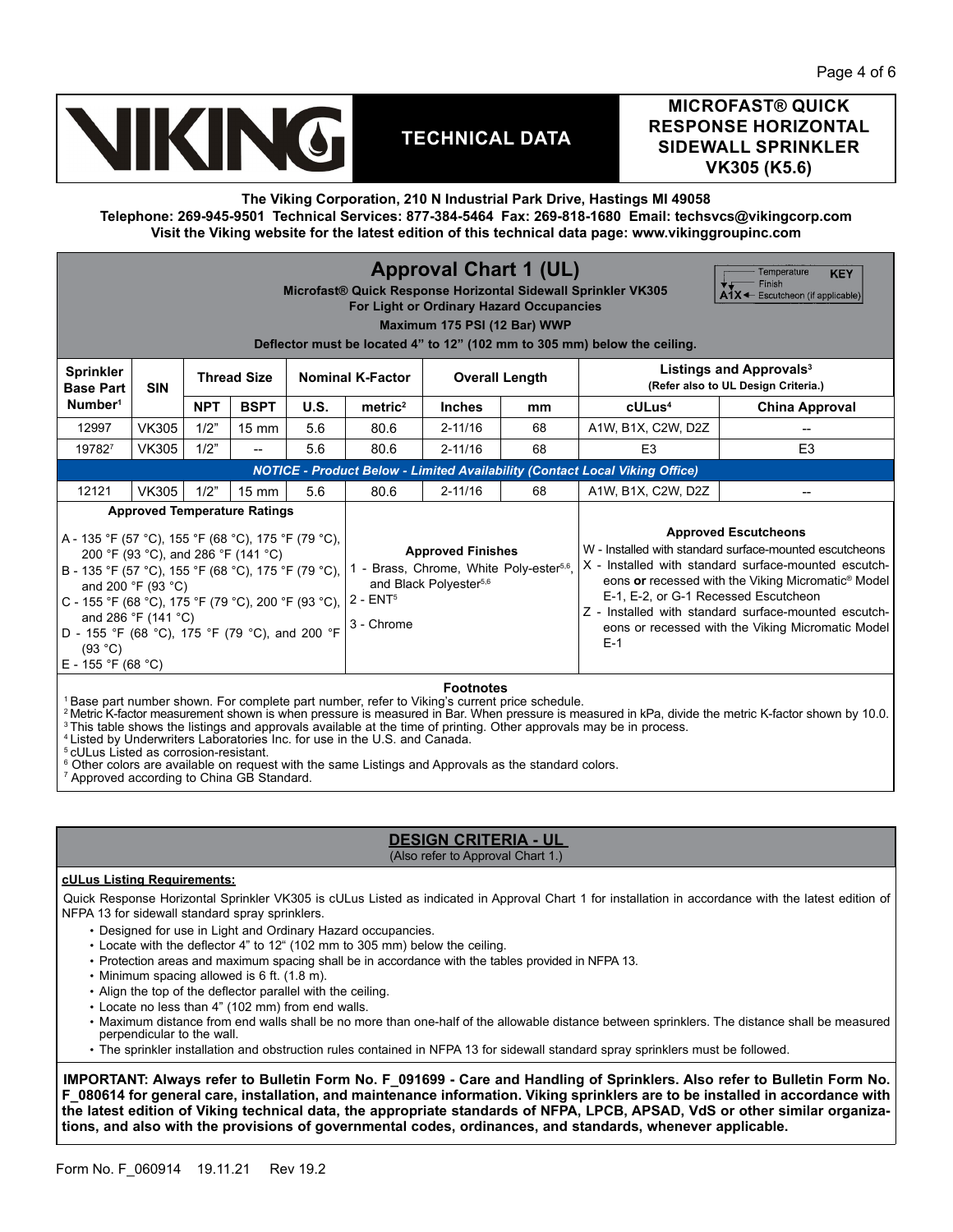

# **MICROFAST® QUICK RESPONSE HORIZONTAL SIDEWALL SPRINKLER VK305 (K5.6)**

**The Viking Corporation, 210 N Industrial Park Drive, Hastings MI 49058**

**Telephone: 269-945-9501 Technical Services: 877-384-5464 Fax: 269-818-1680 Email: techsvcs@vikingcorp.com Visit the Viking website for the latest edition of this technical data page: www.vikinggroupinc.com**

| Temperature<br><b>KEY</b><br>Finish<br><b>Approval Chart 1 (FM)</b><br>$A1X \leftarrow$ Escutcheon (if applicable)<br>Microfast® Quick Response Sidewall Sprinklers<br>Maximum 175 PSI WWP |                                                                                    |            |                                       |      |                         |                                                                                                                                                                                                                                     |    |                                        |  |
|--------------------------------------------------------------------------------------------------------------------------------------------------------------------------------------------|------------------------------------------------------------------------------------|------------|---------------------------------------|------|-------------------------|-------------------------------------------------------------------------------------------------------------------------------------------------------------------------------------------------------------------------------------|----|----------------------------------------|--|
| <b>Sprinkler</b><br><b>Base Part</b>                                                                                                                                                       | <b>SIN</b>                                                                         |            | <b>Thread Size</b>                    |      | <b>Nominal K-Factor</b> | <b>Overall Length</b>                                                                                                                                                                                                               |    | FM Approvals <sup>3,4</sup>            |  |
| Number <sup>1</sup>                                                                                                                                                                        |                                                                                    | <b>NPT</b> | <b>BSPT</b>                           | U.S. | metric <sup>2</sup>     | <b>Inches</b>                                                                                                                                                                                                                       | mm | (Refer also to Design Criteria below.) |  |
| 12997                                                                                                                                                                                      | VK305                                                                              | 1/2"       | $15 \text{ mm}$                       | 5.6  | 80.6                    | $2 - 11/16$                                                                                                                                                                                                                         | 68 | A1Y, B1X                               |  |
|                                                                                                                                                                                            | <b>NOTICE - Product Below - Limited Availability (Contact Local Viking Office)</b> |            |                                       |      |                         |                                                                                                                                                                                                                                     |    |                                        |  |
| 12121                                                                                                                                                                                      | <b>VK305</b>                                                                       | 1/2"       | $15 \text{ mm}$                       | 5.6  | 80.6                    | $2 - 11/16$                                                                                                                                                                                                                         | 68 | A1W, B1X, C2W, D2Z                     |  |
| <b>Approved Temperature Ratings</b>                                                                                                                                                        |                                                                                    |            |                                       |      |                         | <b>Approved Escutcheons</b>                                                                                                                                                                                                         |    |                                        |  |
| A - 135 °F (57 °C), 155 °F (68 °C), 175 °F (79<br>°C), 200 °F (93 °C), and 286 °F (141 °C)<br>B - 135 °F (57 °C), 155 °F (68 °C), 175 °F (79 °C),<br>and 200 °F (93 °C)                    |                                                                                    |            | <b>Approved Finishes</b><br>1 - Brass |      |                         | X - Installed with standard surface-mounted escutch-<br>eons or recessed with the Viking Micromatic <sup>®</sup> Model<br>E-1, E-2, E-3, or G-1 Recessed Escutcheon<br>Y - Installed with standard surface-mounted escutch-<br>eons |    |                                        |  |
| <b>Footnotes</b>                                                                                                                                                                           |                                                                                    |            |                                       |      |                         |                                                                                                                                                                                                                                     |    |                                        |  |

<sup>1</sup> Base part number shown. For complete part number, refer to Viking's current price schedule.

<sup>2</sup> Metric K-factor measurement shown is when pressure is measured in Bar. When pressure is measured in kPa, divide the metric K-factor shown by 10.0.

<sup>3</sup> This table shows the FM Approvals available at the time of printing. Other approvals may be in process.

4 Viking vertical sidewall sprinklers may be installed pendent or upright.

5 Approved according to China GB Standard.

# **DESIGN CRITERIA - FM**

(Also refer to Approval Chart 2 above.)

**FM Approval Requirements:**

Horizontal Sidewall Sprinkler VK305 is FM Approved as a quick response **Non-Storage** sidewall sprinkler as indicated in the FM Approval Guide. For specific application and installation requirements, reference the latest applicable FM Loss Prevention Data Sheets (including Data Sheet 2-0). FM Global Loss Prevention Data Sheets contain guidelines relating to, but not limited to: minimum water supply requirements, hydraulic design, ceiling slope and obstructions, minimum and maximum allowable spacing, and deflector distance below the ceiling.

**NOTE: The FM installation guidelines may differ from cULus and/or NFPA criteria.**

**IMPORTANT: Always refer to Bulletin Form No. F\_091699 - Care and Handling of Sprinklers. Also refer to Bulletin Form No. F\_080614 for general care, installation, and maintenance information. Viking sprinklers are to be installed in accordance with the latest edition of Viking technical data, the appropriate standards of NFPA, FM Global, LPCB, APSAD, VdS or other similar organizations, and also with the provisions of governmental codes, ordinances, and standards, whenever applicable.**